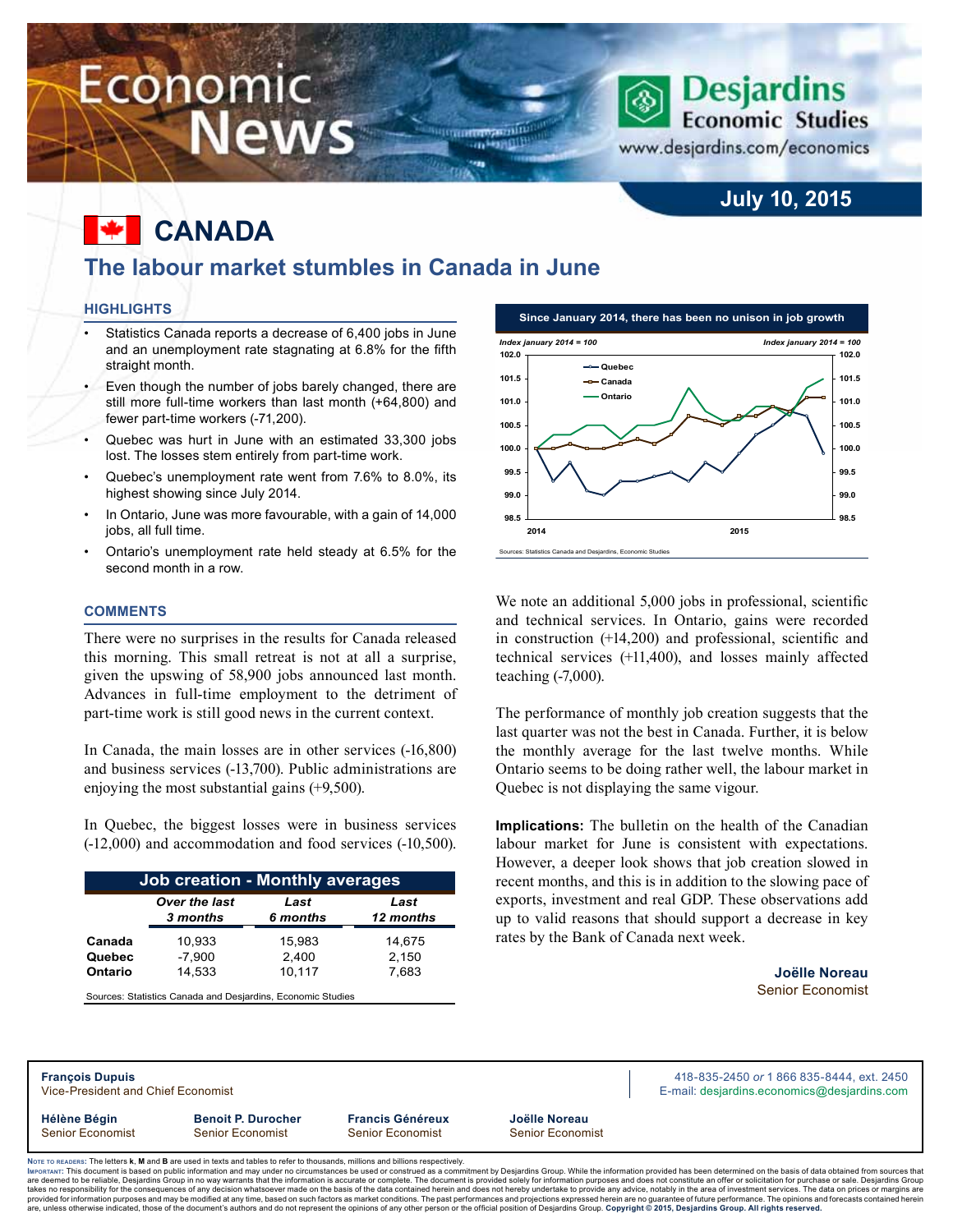### **REFERENCE TABLES OF LABOUR MARKET**

# **Desjardins**<br>Economic Studies  $\circledS$

www.desjardins.com/economics

## **July 10, 2015**

| <b>Variation by sector</b><br><b>June 2015</b><br>$\blacksquare$ |                                   |                 |                |                                    |                |           |  |  |  |  |  |
|------------------------------------------------------------------|-----------------------------------|-----------------|----------------|------------------------------------|----------------|-----------|--|--|--|--|--|
|                                                                  | <b>GAINING Sectors</b>            |                 | <b>Balance</b> | <b>LOSING Sectors</b>              | <b>Balance</b> |           |  |  |  |  |  |
|                                                                  |                                   | 1 month         | 1 year         |                                    | 1 month        | 1 year    |  |  |  |  |  |
| <b>CANADA</b>                                                    | Public administration             | 9,500           | $-20,600$      | <b>Others services</b>             | $-16,800$      | $-62,800$ |  |  |  |  |  |
|                                                                  | Construction                      | 8,000           | 7,900          | Bus., build. and other supp. serv. | $-13,700$      | 22,200    |  |  |  |  |  |
|                                                                  | Transportation and warehousing    | 7,500           | 35,300         | Accomodation and food services     | $-8,700$       | 20,300    |  |  |  |  |  |
|                                                                  | <b>Prof. and scient. services</b> | 6,900<br>24,600 |                | Manufacturing                      | $-7,200$       | 3,500     |  |  |  |  |  |
|                                                                  |                                   |                 |                |                                    |                |           |  |  |  |  |  |
| <b>QUEBEC</b>                                                    | Prof. and scient. services        | 5,500           | 22,300         | Bus., build. and other supp. serv. | $-12,000$      | 10,100    |  |  |  |  |  |
|                                                                  | <b>Educational services</b>       | 2,700           | 12,700         | Accomodation and food services     | $-10,500$      | 6,400     |  |  |  |  |  |
|                                                                  | Construction                      | 1,200           | $-8,700$       | <b>Health care</b>                 | $-7,100$       | 4,400     |  |  |  |  |  |
|                                                                  | Public administration             | 1,100<br>6,200  |                | Fin., insurance and real estate    | $-4,000$       | $-2,700$  |  |  |  |  |  |
|                                                                  |                                   |                 |                |                                    |                |           |  |  |  |  |  |
| <b>ONTARIO</b>                                                   | Construction                      | 14,200          | 26,800         | <b>Educational services</b>        | $-7,000$       | 16,000    |  |  |  |  |  |
|                                                                  | Prof. and scient. services        | 11,400          | 18,700         | Manufacturing                      | $-5,200$       | 1,200     |  |  |  |  |  |
|                                                                  | Fin., insurance and real estate   | 7,500<br>48,700 |                | Information, culture and recrea.   | $-4,900$       | 1,000     |  |  |  |  |  |
|                                                                  | Health care                       | 4,900           | 20,300         | Bus., build. and other supp. serv. | $-4,400$       | 4,500     |  |  |  |  |  |
|                                                                  |                                   |                 |                |                                    |                |           |  |  |  |  |  |
|                                                                  | Source: LFS, Statistics Canada    |                 |                |                                    |                |           |  |  |  |  |  |

| <b>Labour Market</b>                           |         |                  |                     |                      |           |           |           |  |  |  |  |
|------------------------------------------------|---------|------------------|---------------------|----------------------|-----------|-----------|-----------|--|--|--|--|
| June                                           |         | <b>NUMBER OF</b> | <b>JOB CREATION</b> |                      |           |           |           |  |  |  |  |
| 2015                                           |         | <b>EMPLOYEES</b> | in numbers          |                      |           |           |           |  |  |  |  |
|                                                |         | June             | Last                | Last<br><b>Since</b> |           | Last      | Last year |  |  |  |  |
| Seasonally adjusted data                       |         | 2015             | month               | 3 months             | december  | year      | in $%$    |  |  |  |  |
| Canada                                         |         | 17,947,400       | $-6,400$            | 32,800               | 95,900    | 176,100   | 1.0%      |  |  |  |  |
| <b>TOTAL JOBS</b>                              | Quebec  | 4,075,500        | $-33,300$           | $-23,700$            | 14,400    | 25,800    | 0.6%      |  |  |  |  |
|                                                | Ontario | 6,945,700        | 14,000              | 43,600               | 60,700    | 92,200    | 1.3%      |  |  |  |  |
|                                                | Canada  | 3,608,700        | 42,200              | 3,200                | 47,300    | 75,800    | 2.1%      |  |  |  |  |
| PUBLIC SECTOR<br><b>EMPLOYEES</b>              | Quebec  | 889,100          | 16,100              | $-1,100$             | 30,400    | 14,700    | 1.7%      |  |  |  |  |
|                                                | Ontario | 1,296,000        | $-6,700$            | $-10,800$            | $-34,400$ | $-11,400$ | $-0.9%$   |  |  |  |  |
|                                                | Canada  | 11,611,000       | $-26,300$           | 54,700               | 46,100    | 118,200   | 1.0%      |  |  |  |  |
| PRIVATE SECTOR<br><b>EMPLOYEES</b>             | Quebec  | 2,624,100        | $-54.400$           | $-14,400$            | $-23,500$ | 20,100    | 0.8%      |  |  |  |  |
|                                                | Ontario | 4,586,000        | 20,900              | 70,500               | 98,500    | 84,800    | 1.9%      |  |  |  |  |
|                                                | Canada  | 2,727,700        | $-22,200$           | $-25,200$            | 2,500     | $-17,900$ | $-0.7%$   |  |  |  |  |
| SELF-EMPLOYED                                  | Quebec  | 562,300          | 5,000               | $-8,100$             | 7,600     | $-9,000$  | $-1.6%$   |  |  |  |  |
|                                                | Ontario | 1,063,700        | $-100$              | $-16,100$            | $-3,400$  | 18,900    | 1.8%      |  |  |  |  |
| Source: Statistics Canada, Labour Force Survey |         |                  |                     |                      |           |           |           |  |  |  |  |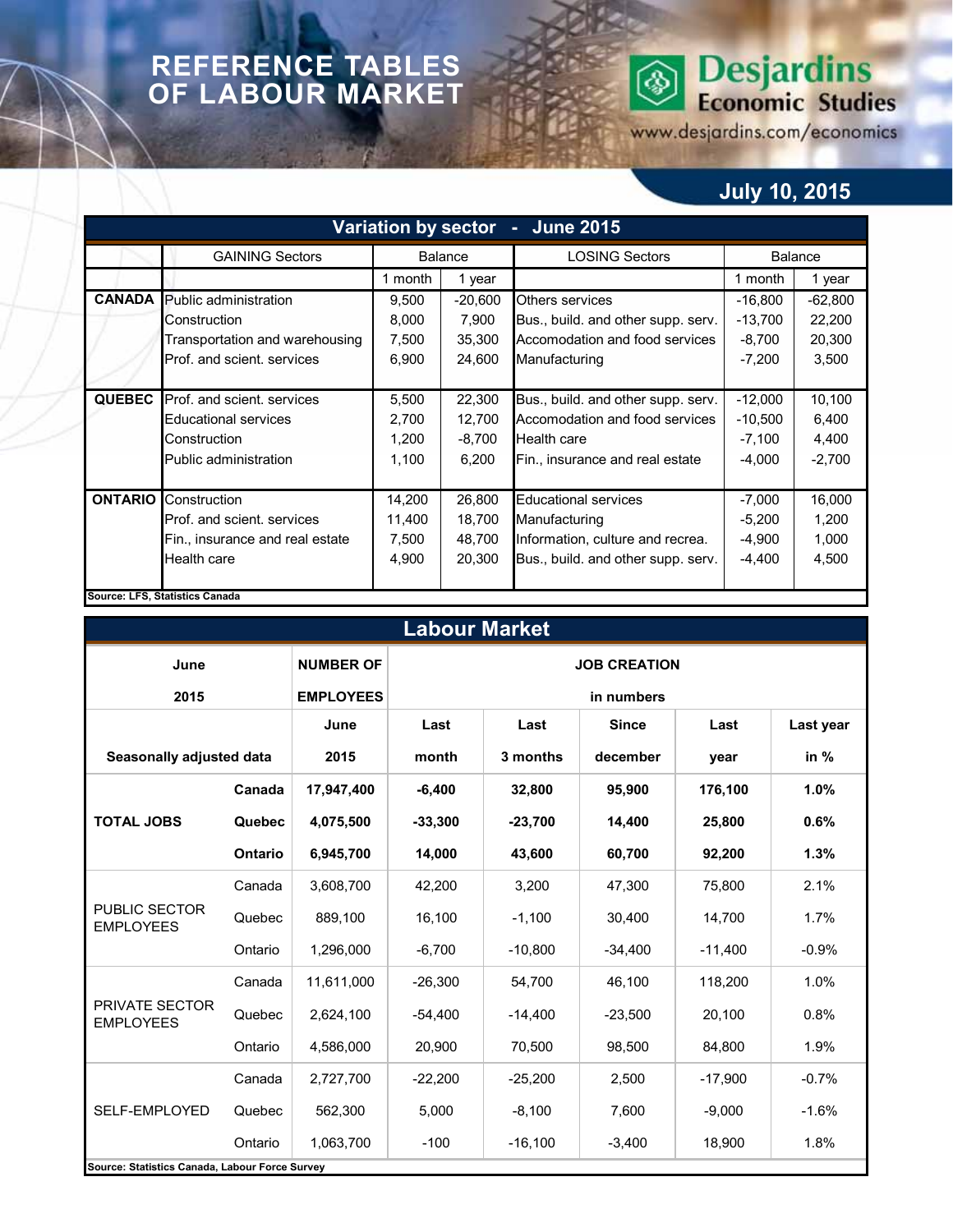

| <b>Labour Market - Recent trends</b> |                                                             |           |                       |           |                                 |           |               |            |           |  |
|--------------------------------------|-------------------------------------------------------------|-----------|-----------------------|-----------|---------------------------------|-----------|---------------|------------|-----------|--|
|                                      |                                                             |           |                       |           | <b>Seasonally adjusted data</b> |           |               |            |           |  |
|                                      |                                                             |           |                       |           | Labour                          | Variation |               |            | Unemploy- |  |
|                                      | <b>Employment</b>                                           |           | Job creation in last: |           | Force                           | over      | Participation | Employment | ment      |  |
|                                      | in numbers                                                  | 1 month   | 3 months              | 12 months | <b>Numbers</b>                  | 1 month   | rate          | rate       | rate      |  |
| Canada                               |                                                             |           |                       |           |                                 |           |               |            |           |  |
| 2014.06                              | 17,771,300                                                  | 9,800     | $-5,200$              | 79,700    | 19,109,600                      | 16,000    | 66.0%         | 61.3%      | 7.0%      |  |
| 2014.07                              | 17,792,600                                                  | 21,300    | 36,800                | 110,700   | 19,141,400                      | 31,800    | 66.0%         | 61.3%      | 7.0%      |  |
| 2014.08                              | 17,772,700                                                  | $-19,900$ | 11,200                | 56,200    | 19,108,400                      | $-33,000$ | 65.8%         | 61.2%      | 7.0%      |  |
| 2014.09                              | 17,816,900                                                  | 44,200    | 45,600                | 91,200    | 19,143,700                      | 35,300    | 65.9%         | 61.3%      | 6.9%      |  |
| 2014.10                              | 17,879,100                                                  | 62,200    | 86,500                | 143,800   | 19,146,200                      | 2,500     | 65.9%         | 61.5%      | 6.6%      |  |
| 2014.11                              | 17,862,800                                                  | $-16,300$ | 90,100                | 119,800   | 19,142,000                      | $-4,200$  | 65.8%         | 61.4%      | 6.7%      |  |
| 2014.12                              | 17,851,500                                                  | $-11,300$ | 34,600                | 121,300   | 19,127,700                      | $-14,300$ | 65.7%         | 61.3%      | 6.7%      |  |
| 2015.01                              | 17,886,900                                                  | 35,400    | 7,800                 | 127,600   | 19,148,400                      | 20,700    | 65.7%         | 61.4%      | 6.6%      |  |
| 2015.02                              | 17,885,900                                                  | $-1,000$  | 23,100                | 129,900   | 19,197,600                      | 49,200    | 65.8%         | 61.3%      | 6.8%      |  |
| 2015.03                              | 17,914,600                                                  | 28,700    | 63,100                | 138,100   | 19,224,000                      | 26,400    | 65.9%         | 61.4%      | 6.8%      |  |
| 2015.04                              | 17,894,900                                                  | $-19,700$ | 8,000                 | 139,100   | 19,205,100                      | $-18,900$ | 65.8%         | 61.3%      | 6.8%      |  |
| 2015.05                              | 17,953,800                                                  | 58,900    | 67,900                | 192,300   | 19,261,300                      | 56,200    | 65.9%         | 61.4%      | 6.8%      |  |
| 2015.06                              | 17,947,400                                                  | $-6,400$  | 32,800                | 176,100   | 19,251,300                      | $-10,000$ | 65.8%         | 61.3%      | 6.8%      |  |
| Quebec                               |                                                             |           |                       |           |                                 |           |               |            |           |  |
| 2014.06                              | 4,049,700                                                   | 11,100    | $-18,200$             | $-3,600$  | 4,405,400                       | 20,700    | 64.8%         | 59.5%      | 8.1%      |  |
| 2014.07                              | 4,053,500                                                   | 3,800     | 11,300                | 12,900    | 4,410,800                       | 5,400     | 64.8%         | 59.6%      | 8.1%      |  |
| 2014.08                              | 4,055,200                                                   | 1,700     | 16,600                | 25,000    | 4,394,100                       | $-16,700$ | 64.5%         | 59.5%      | 7.7%      |  |
| 2014.09                              | 4,059,600                                                   | 4,400     | 9,900                 | 12,300    | 4,403,000                       | 8,900     | 64.6%         | 59.6%      | 7.8%      |  |
| 2014.10                              | 4,053,500                                                   | $-6,100$  | 0                     | $-20,800$ | 4,389,600                       | $-13,400$ | 64.4%         | 59.5%      | 7.7%      |  |
| 2014.11                              | 4,066,800                                                   | 13,300    | 11,600                | $-15,100$ | 4,402,600                       | 13,000    | 64.6%         | 59.6%      | 7.6%      |  |
| 2014.12                              | 4,061,100                                                   | $-5,700$  | 1,500                 | $-9,600$  | 4,389,500                       | $-13,100$ | 64.3%         | 59.5%      | 7.5%      |  |
| 2015.01                              | 4,077,100                                                   | 16,000    | 23,600                | $-3,000$  | 4,400,700                       | 11,200    | 64.5%         | 59.7%      | 7.4%      |  |
| 2015.02                              | 4,093,900                                                   | 16,800    | 27,100                | 44,400    | 4,420,300                       | 19,600    | 64.7%         | 60.0%      | 7.4%      |  |
| 2015.03                              | 4,099,200                                                   | 5,300     | 38,100                | 31,300    | 4,431,200                       | 10,900    | 64.9%         | 60.0%      | 7.5%      |  |
| 2015.04                              | 4,110,900                                                   | 11,700    | 33,800                | 68,700    | 4,441,400                       | 10,200    | 65.0%         | 60.2%      | 7.4%      |  |
| 2015.05                              | 4,108,800                                                   | $-2,100$  | 14,900                | 70,200    | 4,448,600                       | 7,200     | 65.1%         | 60.1%      | 7.6%      |  |
| 2015.06                              | 4,075,500                                                   | $-33,300$ | $-23,700$             | 25,800    | 4,429,500                       | $-19,100$ | 64.7%         | 59.6%      | 8.0%      |  |
| Ontario                              |                                                             |           |                       |           |                                 |           |               |            |           |  |
| 2014.06                              | 6,853,500                                                   | $-25,200$ | $-11,600$             | 20,700    | 7,396,100                       | $-17,700$ | 65.7%         | 60.8%      | 7.3%      |  |
| 2014.07                              | 6,878,300                                                   | 24,800    | 2,000                 | 49,000    | 7,435,600                       | 39,500    | 65.9%         | 61.0%      | 7.5%      |  |
| 2014.08                              | 6,877,900                                                   | $-400$    | $-800$                | 31,300    | 7,420,500                       | $-15,100$ | 65.7%         | 60.9%      | 7.3%      |  |
| 2014.09                              | 6,880,900                                                   | 3,000     | 27,400                | 31,000    | 7,420,600                       | 100       | 65.7%         | 60.9%      | 7.3%      |  |
| 2014.10                              | 6,929,700                                                   | 48,800    | 51,400                | 84,200    | 7,430,300                       | 9,700     | 65.7%         | 61.3%      | 6.7%      |  |
| 2014.11                              | 6,896,700                                                   | $-33,000$ | 18,800                | 40,600    | 7,419,700                       | $-10,600$ | 65.6%         | 61.0%      | 7.0%      |  |
| 2014.12                              | 6,885,000                                                   | $-11,700$ | 4,100                 | 37,700    | 7,407,200                       | $-12,500$ | 65.4%         | 60.8%      | 7.0%      |  |
| 2015.01                              | 6,886,300                                                   | 1,300     | $-43,400$             | 44,400    | 7,393,300                       | $-13,900$ | 65.3%         | 60.8%      | 6.9%      |  |
| 2015.02                              | 6,900,100                                                   | 13,800    | 3,400                 | 39,000    | 7,414,100                       | 20,800    | 65.4%         | 60.9%      | 6.9%      |  |
| 2015.03                              | 6,902,100                                                   | 2,000     | 17,100                | 37,000    | 7,411,800                       | $-2,300$  | 65.3%         | 60.8%      | 6.9%      |  |
| 2015.04                              | 6,887,800                                                   | $-14,300$ | 1,500                 | 11,500    | 7,391,400                       | $-20,400$ | 65.1%         | 60.7%      | 6.8%      |  |
| 2015.05                              | 6,931,700                                                   | 43,900    | 31,600                | 53,000    | 7,415,300                       | 23,900    | 65.2%         | 61.0%      | 6.5%      |  |
| 2015.06                              | 6,945,700<br>Source: Statistics Canada, Labour Force Survey | 14,000    | 43,600                | 92,200    | 7,426,000                       | 10,700    | 65.3%         | 61.0%      | 6.5%      |  |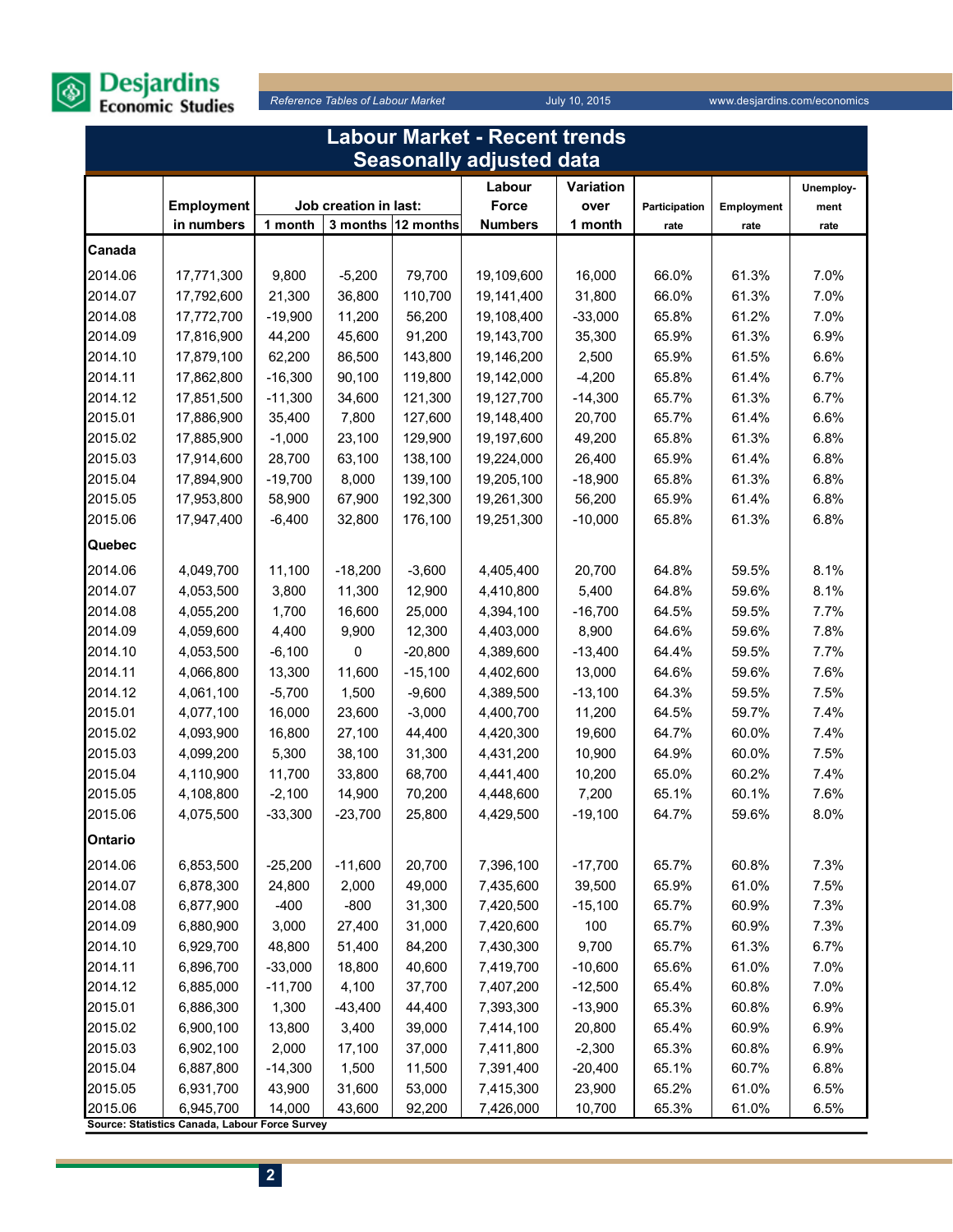

| <b>Other Labour Market Indicators</b>                                                              |                         |                  |                  |                  |                  |                   |  |  |  |  |
|----------------------------------------------------------------------------------------------------|-------------------------|------------------|------------------|------------------|------------------|-------------------|--|--|--|--|
| <b>SEASONALLY ADJUSTED DATA</b>                                                                    | <b>Last publication</b> |                  |                  |                  |                  | <b>Same month</b> |  |  |  |  |
|                                                                                                    | <b>Month</b><br>Level   |                  | -1 MONTH         | -3 MONTHS        | <b>-6 MONTHS</b> | -1 YEAR           |  |  |  |  |
| <b>CANADA</b>                                                                                      |                         |                  |                  |                  |                  |                   |  |  |  |  |
| Average weekly wages (\$)                                                                          | April                   | 1,108.35         | 1,079.35         | 1,037.98         | 1,050.24         | 1,042.87          |  |  |  |  |
| Average hours worked in                                                                            |                         |                  |                  |                  |                  |                   |  |  |  |  |
| the manufacturing sector                                                                           | April                   | 30.6             | 30.6             | 30.5             | 30.6             | 30.3              |  |  |  |  |
| <b>QUEBEC</b><br>Average weekly wages (\$)<br>Average hours worked in<br>the manufacturing sector  | April<br>April          | 1,037.24<br>30.5 | 999.17<br>30.4   | 975.82<br>30.1   | 974.06<br>30.2   | 970.71<br>30.0    |  |  |  |  |
| <b>ONTARIO</b><br>Average weekly wages (\$)<br>Average hours worked in<br>the manufacturing sector | April<br>April          | 1,139.55<br>30.6 | 1,117.74<br>30.5 | 1,046.57<br>30.2 | 1,081.28<br>30.3 | 1,066.26<br>30.0  |  |  |  |  |
| Source: Statistics Canada, Labour Force Survey                                                     |                         |                  |                  |                  |                  |                   |  |  |  |  |

|               | <b>Annual Data</b>                                                                                                                               |                                             |                                       |                                       |                                       |                                       |                                          |  |  |  |  |
|---------------|--------------------------------------------------------------------------------------------------------------------------------------------------|---------------------------------------------|---------------------------------------|---------------------------------------|---------------------------------------|---------------------------------------|------------------------------------------|--|--|--|--|
|               | Annual average                                                                                                                                   | 2009                                        | 2010                                  | 2011                                  | 2012                                  | 2013                                  | 2014                                     |  |  |  |  |
|               | <b>CANADA TOTAL JOBS</b><br><b>JOB CREATION</b><br>Job growth (%)<br><b>Unemployment rate</b>                                                    | 16,727,600<br>$-282,600$<br>$-1.7%$<br>8.3% | 16,964,300<br>236,700<br>1.4%<br>8.1% | 17,221,000<br>256,700<br>1.5%<br>7.5% | 17,438,000<br>217,000<br>1.3%<br>7.3% | 17,691,100<br>253,100<br>1.5%<br>7.1% | 17,802,200<br>111,100<br>0.6%<br>6.9%    |  |  |  |  |
| <b>QUEBEC</b> | <b>TOTAL JOBS</b><br><b>JOB CREATION</b><br>Job growth (%)<br><b>Unemployment rate</b>                                                           | 3,854,200<br>$-28,500$<br>$-0.7%$<br>8.6%   | 3,937,900<br>83,700<br>2.2%<br>8.0%   | 3,975,600<br>37,700<br>1.0%<br>7.9%   | 4,005,900<br>30,300<br>0.8%<br>7.7%   | 4,060,800<br>54,900<br>1.4%<br>7.6%   | 4,059,700<br>$-1,100$<br>$-0.0%$<br>7.7% |  |  |  |  |
|               | <b>ONTARIO TOTAL JOBS</b><br><b>JOB CREATION</b><br>Job growth (%)<br><b>Unemployment rate</b><br>Source: Statistics Canada, Labour Force Survey | 6,432,700<br>$-177.600$<br>$-2.7%$<br>9.1%  | 6,537,800<br>105.100<br>1.6%<br>8.7%  | 6,658,400<br>120.600<br>1.8%<br>7.9%  | 6,702,600<br>44.200<br>0.7%<br>7.9%   | 6,823,400<br>120.800<br>1.8%<br>7.6%  | 6,877,900<br>54.500<br>0.8%<br>7.3%      |  |  |  |  |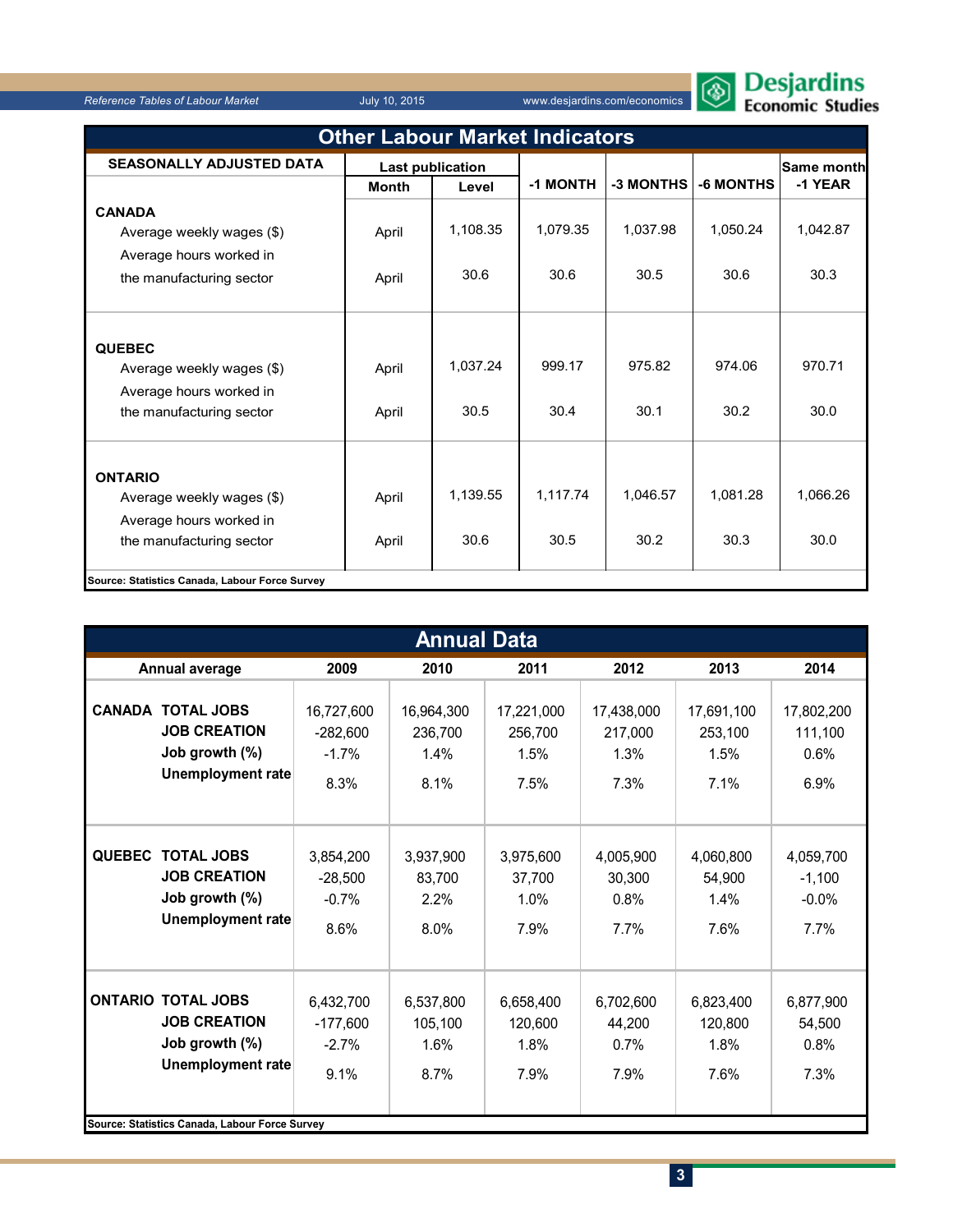



**2002 2003 2004 2005 2006 2007 2008 2009 2010 2011 2012 2013 2014 2015** Sources: Statistics Canada and Desjardins, Economic Studies



Sources: Statistics Canada and Desjardins, Economic Studies







Sources: Statistics Canada and Desjardins, Economic Studies



Sources: Statistics Canada and Desjardins, Economic Studies



#### **CANADA – Evolution of employment**

Sources: Statistics Canada and Desjardins, Economic Studies